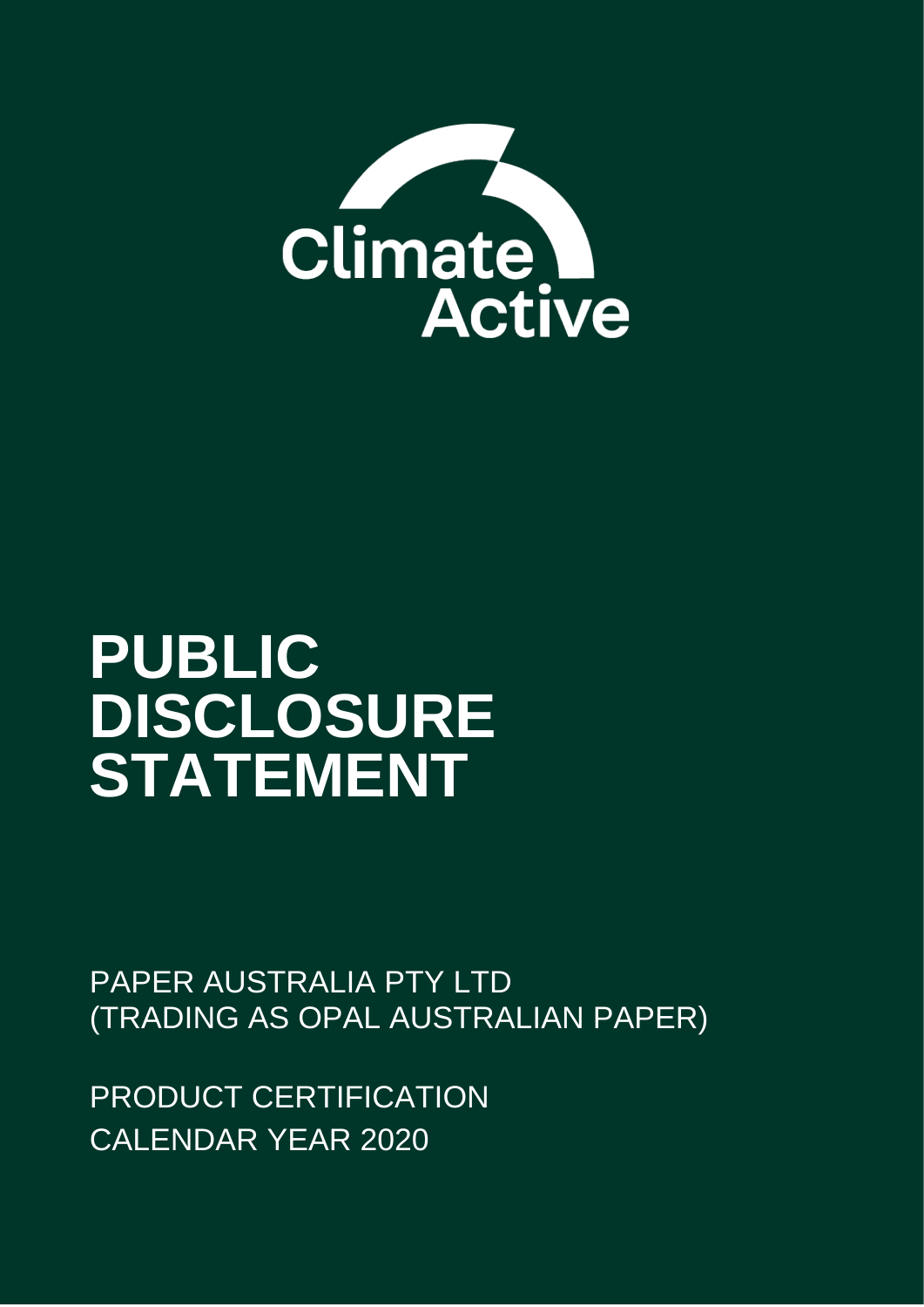Australian Government

# **Climate Active Public Disclosure Statement**





**An Australian Government Initiative** 



NAME OF CERTIFIED ENTITY: Paper Australia Pty Ltd (trading as Opal Australian Paper)

REPORTING PERIOD: 1<sup>st</sup> January 2020 - 31<sup>st</sup> December 2020

#### **Declaration**

To the best of my knowledge, the information provided in this Public Disclosure Statement is true and correct and meets the requirements of the Climate Active Carbon Neutral Standard.

Signature Date: 03/02/2022

Name of Signatory: Craig Dunn

Position of Signatory: General Manager, Public Relations & Sustainability



**Australian Government Department of Industry, Science, Energy and Resources** 

Public Disclosure Statement documents are prepared by the submitting organisation. The material in Public Disclosure Statement documents represents the views of the organisation and do not necessarily reflect the views of the Commonwealth. The Commonwealth does not guarantee the accuracy of the contents of the Public Disclosure Statement documents and disclaims liability for any loss arising from the use of the document for any purpose.

Version number February 2021

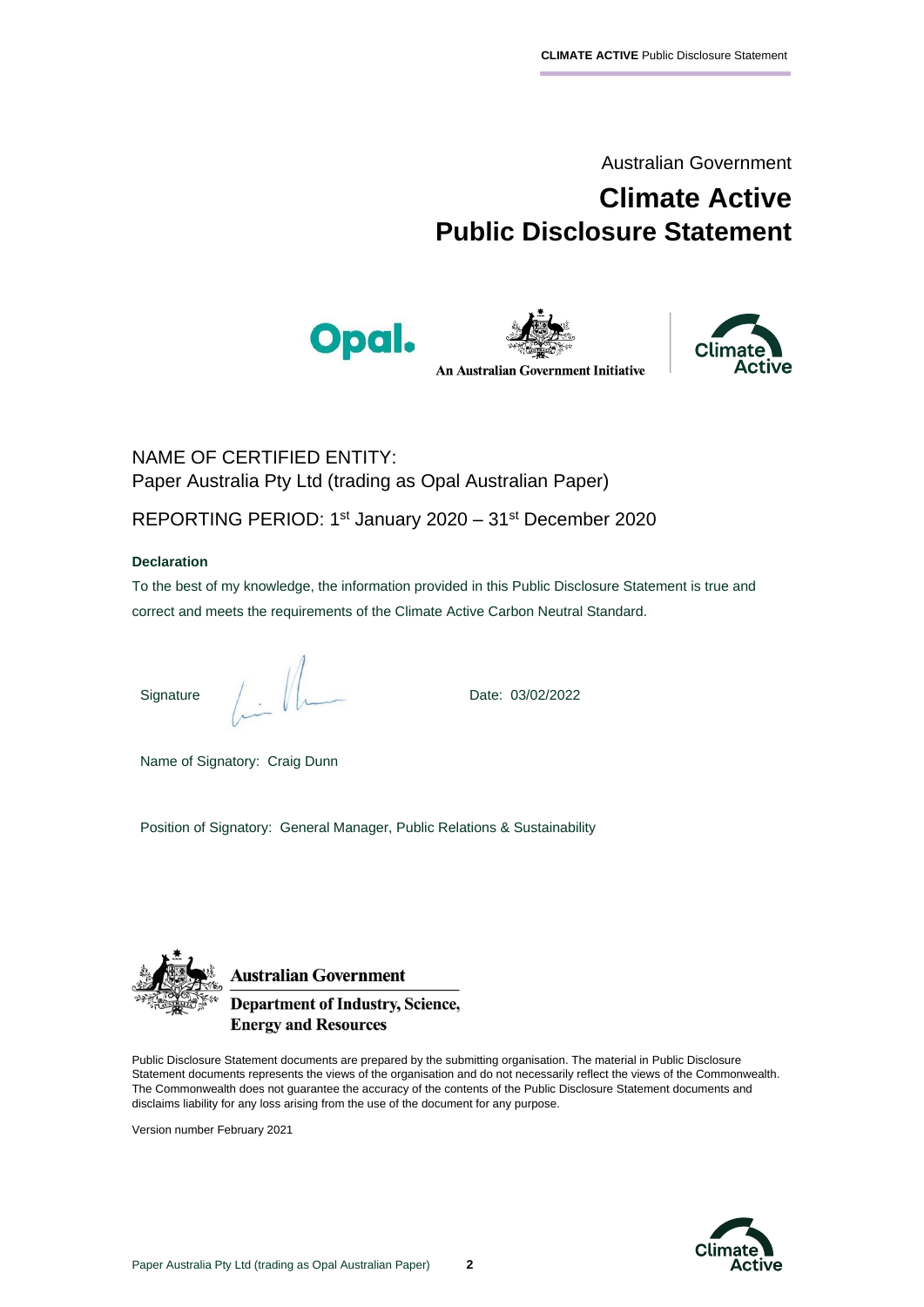# 1. CARBON NEUTRAL INFORMATION

#### **Description of certification**

This certification covers all the activities undertaken to produce paper products at the Opal Australian Paper Maryvale Mill in the Latrobe Valley, Victoria. It covers the raw materials, production, packaging, distribution, and disposal of the products. The carbon neutral inventory has been prepared in accordance with the *[Climate Active Carbon Neutral Standard for Products and Services](https://www.industry.gov.au/sites/default/files/2020-07/climate-active-carbon-neutral-standard-products-and-services.pdf)* version effective July 2020.

The functional unit is one tonne of certified paper product.

The emissions included in the inventory include all greenhouse gases CO2, CH4, N2O, HCFs, PFCs, SF6, HCFCs and CFCs.

#### **Organisation description**

Opal Australian Paper is a leading producer of office, printing and packaging paper in Australia, which is manufactured at its mill at Maryvale, Victoria.

Opal Australian Paper produces many non-carbon neutral paper products and 344 Carbon Neutral certified paper products were sold during the reporting period. Products include office papers, bag papers, printing papers and recycled paper in both sheet and roll forms. Maryvale Mill is one of the largest integrated pulp and paper manufacturing sites in Australia, producing close to 600,000 tonnes of paper from facilities including a wood yard, three pulp mills, five paper machines, two recycling plants and converting facilities. The products manufactured and delivered by Opal Australian Paper consist of a range of paper products sold in Australia and internationally.

#### **Product/service process diagram**

The system boundary describes the life cycle stages and unit processes included in the carbon account. In the context of a carbon neutrality certification, the system boundary drawn to conduct a carbon account is referred as a 'process map', which is used to illustrate the different processes where materials and energy are brought together to move or make a product or service through its life cycle.

The system boundary includes all raw material transport, pulping of wood fibre, collection of recycled fibre, imports of external pulp, production and finishing of paper products and finally packaging and distribution from the Maryvale mill. While the use of the paper is considered outside the system boundary, the disposal of the paper products after use is included in the carbon account.

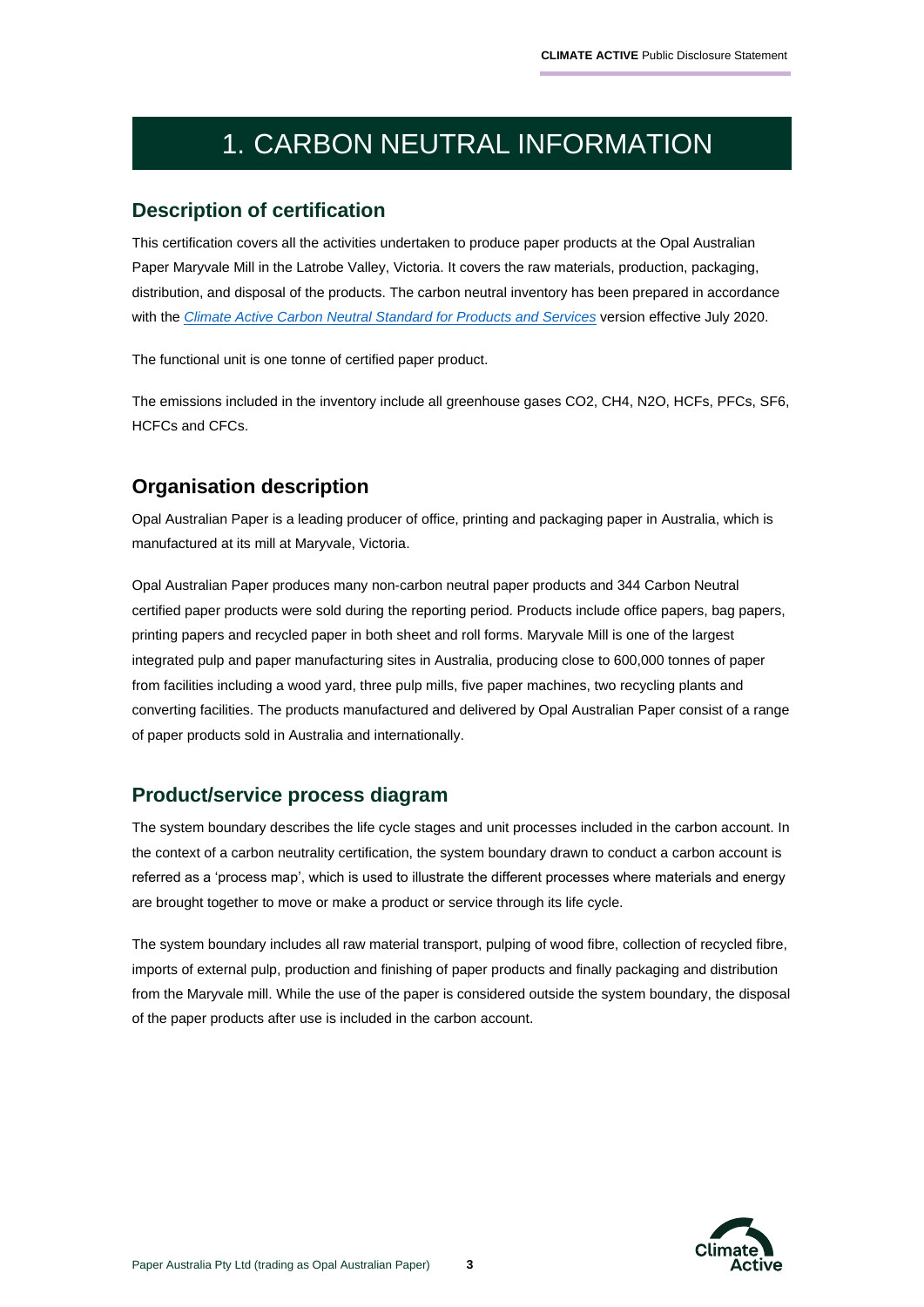The following diagram is cradle to grave.

| <b>Upstream</b><br>emissions   | <b>Fibre inputs</b><br>Pulp<br>$\bullet$<br>Timber<br>$\bullet$<br>Recycled fibre<br><b>Other inputs</b><br>Fibre materials transport<br>$\bullet$<br>Chemicals<br>$\bullet$<br>Packaging<br>Water          | <b>Excluded emission</b><br><b>sources</b><br>Office equipment and<br>$\bullet$<br>consumables<br>Paper machine<br>$\bullet$<br>consumables<br>Offsite finishing and<br>$\bullet$<br>processing |
|--------------------------------|-------------------------------------------------------------------------------------------------------------------------------------------------------------------------------------------------------------|-------------------------------------------------------------------------------------------------------------------------------------------------------------------------------------------------|
| <b>Responsible</b><br>entity   | <b>Paper production</b><br>Electricity<br>$\bullet$<br>Stationary energy<br>$\bullet$<br>On-site waste and<br>wastewater treatment<br><b>Transport to market</b><br>Road, rail and sea freight<br>$\bullet$ |                                                                                                                                                                                                 |
| <b>Downstream</b><br>emissions | Process and end-of-life waste<br>End-of-life paper to landfill<br>Offsite waste and wastewater<br>$\bullet$<br>treatment                                                                                    |                                                                                                                                                                                                 |

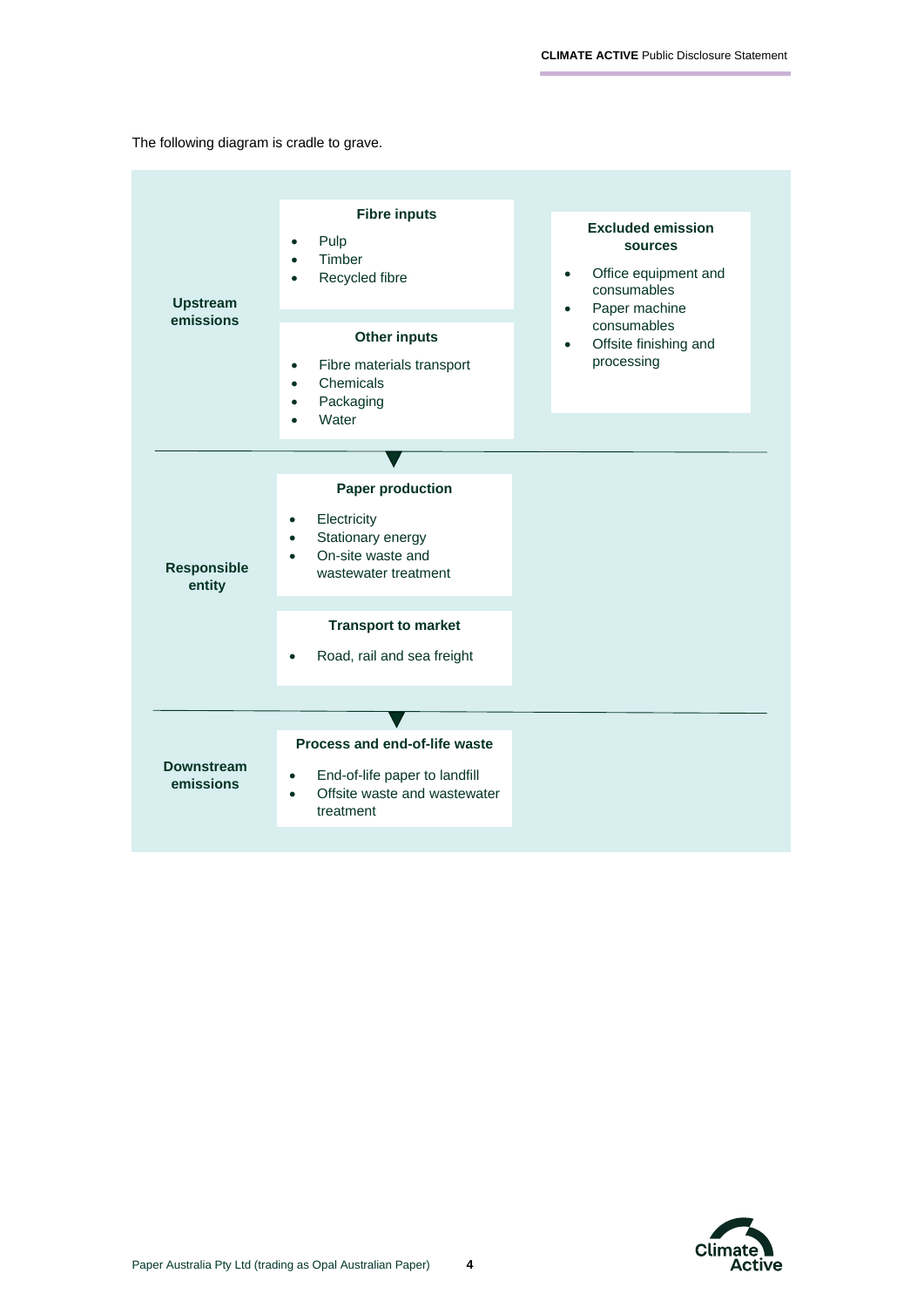# 2. EMISSION BOUNDARY

#### **Diagram of the certification boundary**

Attributable processes are shown on the Emission Boundary diagram below. All direct (Scope 1) and indirect energy (Scope 2) emission sources, as well as all indirect (Scope 3) emission sources have been included. Emissions sources were identified through a detailed Life Cycle Assessment (LCA) of the production process.

| Quantified                         | Non-quantified               | Non-attributable |
|------------------------------------|------------------------------|------------------|
| Chemicals                          | N/A                          | N/A              |
| Water                              |                              |                  |
| Freight                            |                              |                  |
| Waste and wastewater<br>treatment  |                              |                  |
| Product end-of-life to<br>landfill |                              |                  |
| Electricity                        | <b>Excluded</b>              |                  |
| Stationary energy                  | Office equipment and         |                  |
| Packaging                          | consumables                  |                  |
| Pulp                               | Paper machine<br>consumables |                  |
| Timber                             | Offsite finishing and        |                  |
| Recycled fibre                     | processing                   |                  |

## **Excluded sources (within certification boundary)**

The following emission sources have been excluded in line with the provisions of the *[Climate Active](https://www.industry.gov.au/sites/default/files/2020-09/climate-active-technical-guidance-manual.pdf)  [Technical Guidance Manual](https://www.industry.gov.au/sites/default/files/2020-09/climate-active-technical-guidance-manual.pdf)*. The impact of excluding these sources is not expected to materially affect the overall total emissions.

#### 1. **Office equipment and consumables i.e. staplers, stationery, printers etc.**

Quantifying emissions is not cost effective due to the relative size of the emissions. Office equipment and consumables are estimated at less than 0.001% of overall emissions.

#### 2. **Paper machine consumables i.e. machine fabrics**

Quantifying emissions is not practicable or cost effective due to the highly complex and specialised nature of the manufacture of these consumables, and their emissions have been previously estimated to be less than 1% of overall emissions.

#### 3. **Offsite finishing and processing**

Small quantities of some products are directed for offsite finishing prior to sale. This is done at the request of customers and is specific to their needs for the end use of the paper. External conversion is not included, and emissions are estimated to be less than 0.01% of overall emissions.

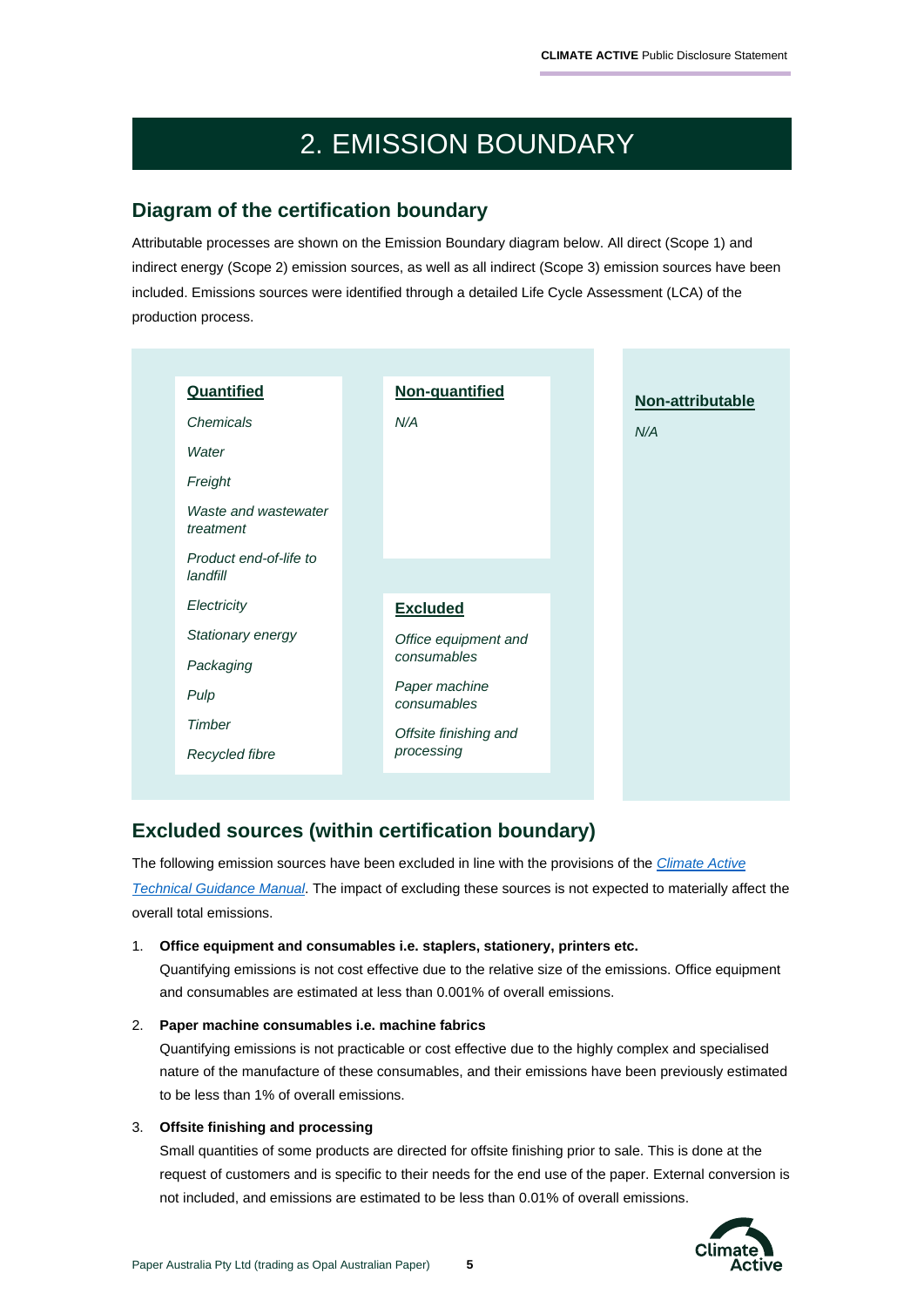# 3. EMISSIONS SUMMARY

### **Emissions reduction strategy**

Opal Australian Paper seeks to reduce its energy use year on year and has experienced mill-based engineering personnel who analyse, assess, and implement new projects across the site to ensure, to the extent practicable, those projects achieve reductions in the operational use of steam, gas and / or electricity.

Improvement projects are undertaken as part of our day-to-day operations, which are centred around upgrading equipment and improving energy efficiency. These projects contribute to our long-term objective of achieving continuous energy efficiency improvements and Maryvale Mill emission reductions of 1% per annum. A reduction of 1.6% of emissions per functional unit (tonne of paper produced) was achieved in 2020 demonstrating the positive impact of our ongoing equipment upgrades and continuous improvements in energy efficiency.

On 1 May 2020 Paper Australian Pty Ltd finalised the acquisition of a number of fibre packaging manufacturing facilities to form the larger "Opal" group and the Maryvale Mill operations sit within the Opal Australian Paper division. As a newly formed organisation, Opal is currently in the process of developing our company wide environmental strategy and targets. Once these are finalised, they will form part of Opal's overall Sustainability Strategy and progress on this will be reported in our 2021 Carbon Neutral Product Disclosure Statement.

## **Emissions over time**

While overall emissions associated with our carbon neutral certification increased by 6% in 2020 in comparison to the 2019 reporting year, this was due to an 8% increase in carbon neutral product sales. A reduction of 1.6% of emissions per functional unit (tonne of paper produced) was actually achieved between 2019 and 2020 which is shown in Table 1 below.

#### **Table 1**

| <b>Emissions since base year</b>      |            |                   |                      |
|---------------------------------------|------------|-------------------|----------------------|
|                                       | Base year: | <b>Prior Year</b> | <b>Current year:</b> |
|                                       | 2012       | 2019              | 2020                 |
| Emissions per functional unit (tCO2e) | 2.24       | 2.51              | 2.47                 |

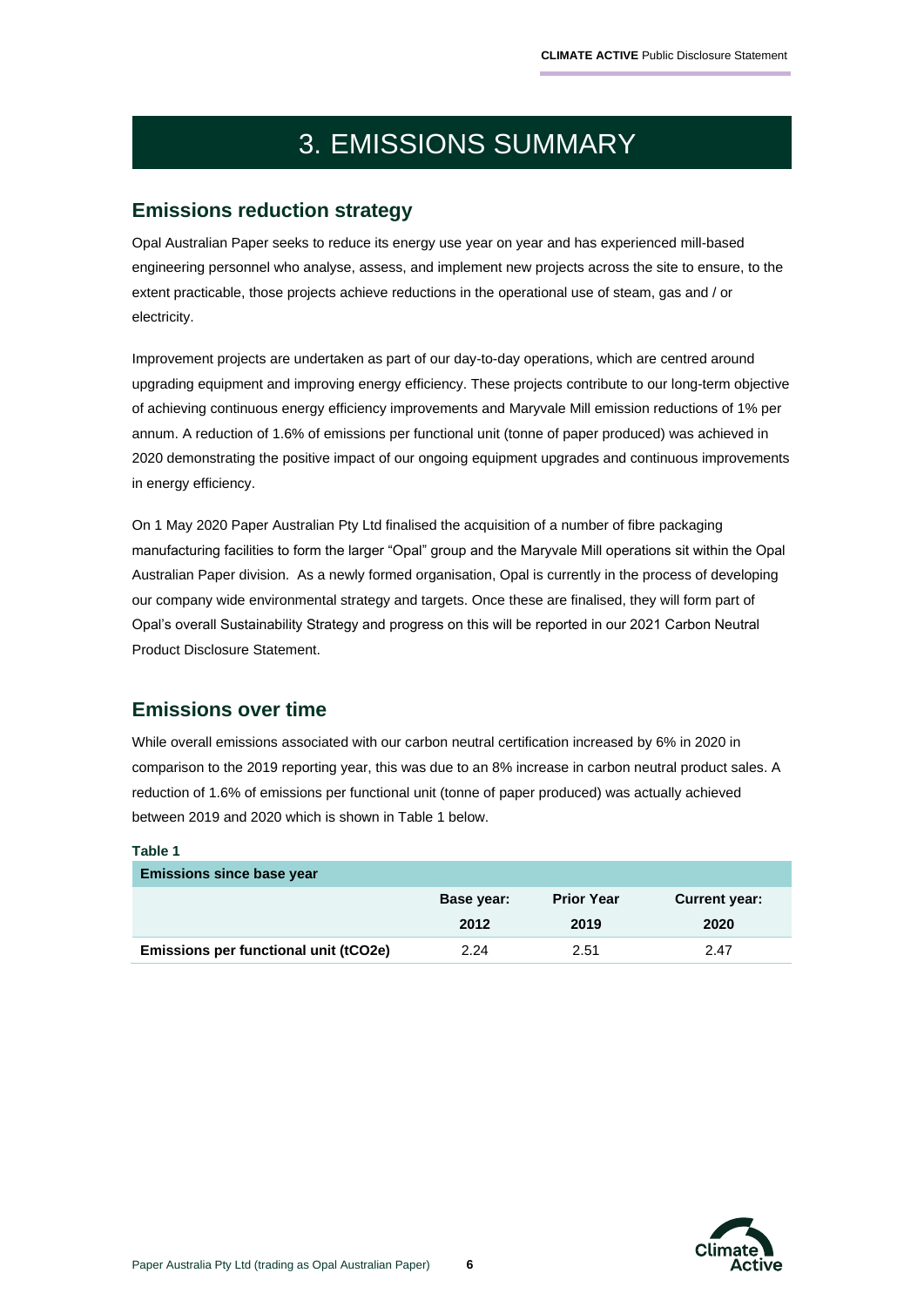

#### **Emissions reduction actions**

During the 2020 reporting period we achieved a 1.6% reduction in emissions per functional unit (tonnes of paper produced). This reduction was due primarily to the following two actions occurring in 2020:

- Completion of a paper machine refiner replacement project which reduced electricity consumption significantly by replacing two old inefficient refiner units with a single energy efficient unit.
- The impact of the COVID-19 pandemic on copy paper demand.

| Table 2                               |                   |                      |          |  |  |  |
|---------------------------------------|-------------------|----------------------|----------|--|--|--|
| <b>Emissions reductions</b>           |                   |                      |          |  |  |  |
|                                       | <b>Prior year</b> | <b>Current year:</b> | Variance |  |  |  |
|                                       | 2019              | 2020                 | %        |  |  |  |
| Emissions per functional unit (tCO2e) | 2.51              | 2.47                 | $-1.6$   |  |  |  |

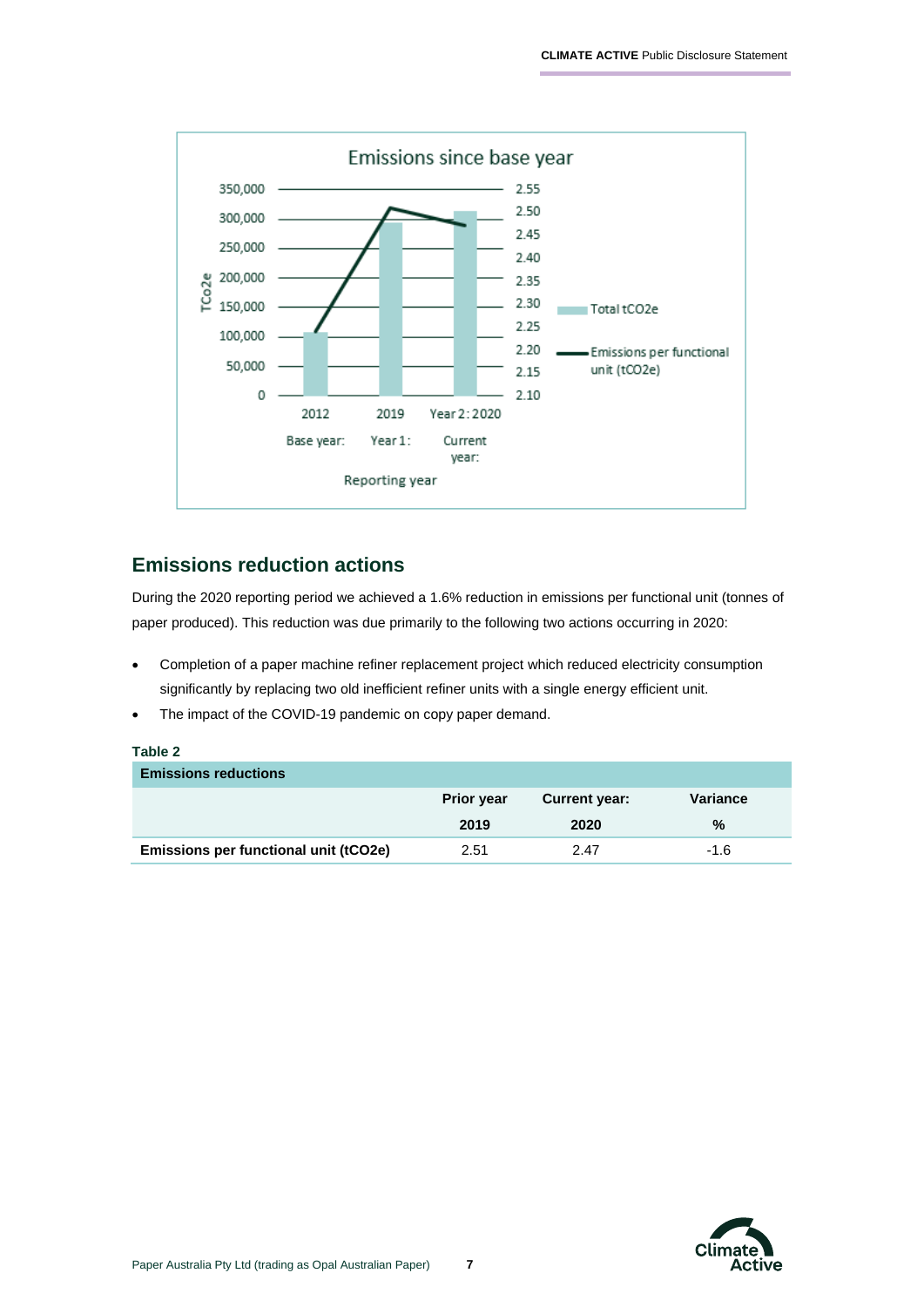## **Functional units**

**Table 2**

|                                                                    | Number of<br>functional units |
|--------------------------------------------------------------------|-------------------------------|
| a) Number of functional units sold this period (tonnes of product) | 127.082                       |

## **Emissions summary (inventory)**

| Table 3                                                                                                                                                                        |                 |  |
|--------------------------------------------------------------------------------------------------------------------------------------------------------------------------------|-----------------|--|
| <b>Emission source category</b>                                                                                                                                                | tonnes $CO2$ -e |  |
| Chemicals                                                                                                                                                                      | 48,165          |  |
| Other (e.g. black liquor, stationary energy use, packaging)                                                                                                                    | 5,394           |  |
| Electricity                                                                                                                                                                    | 84,307          |  |
| Natural gas                                                                                                                                                                    | 88,763          |  |
| Fibre                                                                                                                                                                          | 12,505          |  |
| Waste treatment                                                                                                                                                                | 14,356          |  |
| Transport                                                                                                                                                                      | 12,860          |  |
| Final disposal                                                                                                                                                                 | 47,705          |  |
| Total inventory emissions<br>1.                                                                                                                                                | 314,055         |  |
| Number of functional units represented by the inventory<br>a.<br>emissions                                                                                                     | 127,082         |  |
| 2.<br>Emissions per functional unit (based on the number of functional<br>units represented by the inventory)<br>Total tCO2-e divided by the number of functional units in 1a. | 2.47            |  |
| 3.<br>Carbon footprint<br>(Emissions per functional unit * number of functional units)                                                                                         | 314,055         |  |

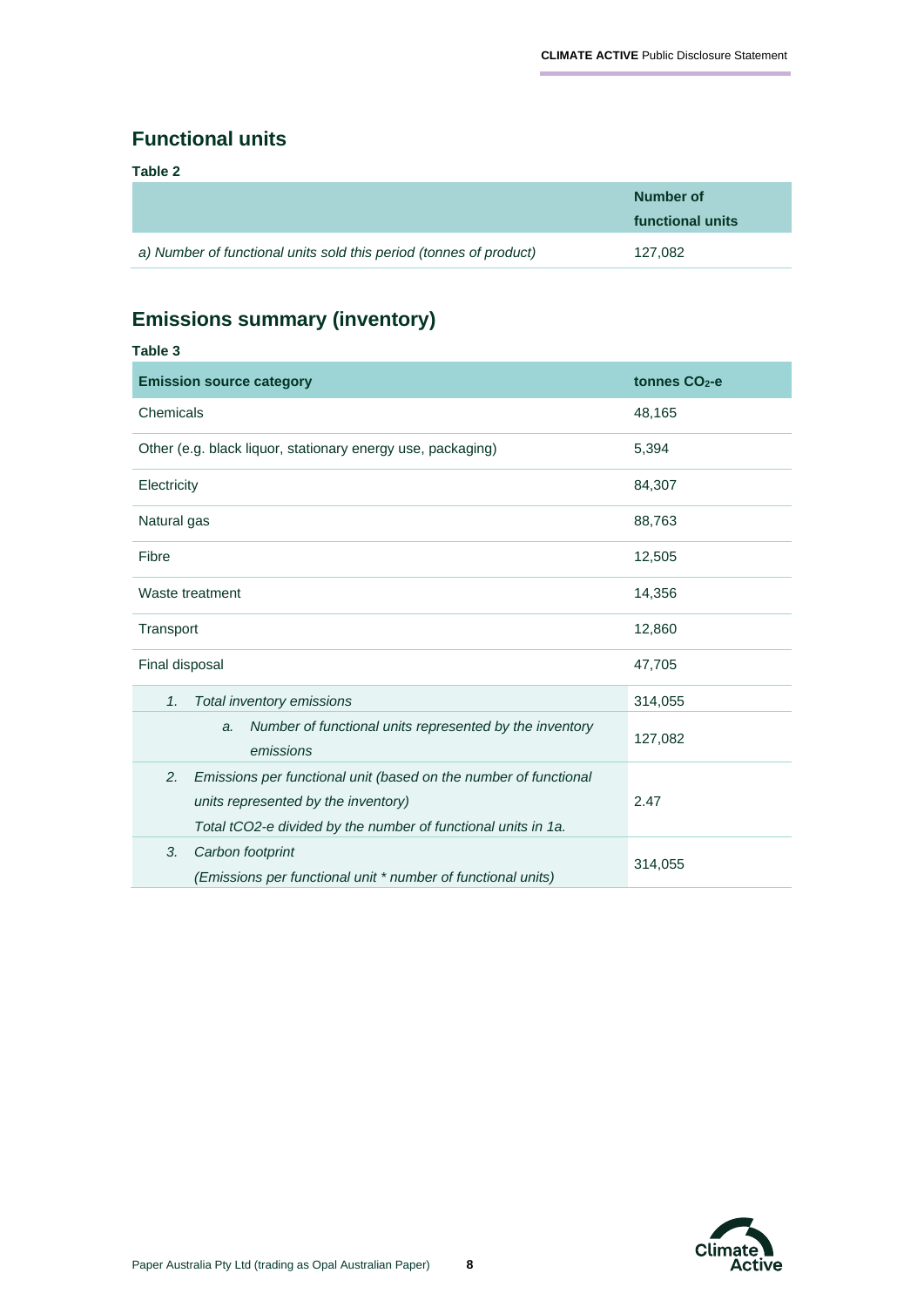# 4. CARBON OFFSETS

## **Offsets strategy**

Opal Australian Paper makes twice annual forward estimates of offset requirements based on combining the preceding reporting period's emissions intensity values and the sales forecast for paper products. During this period, Opal Australian Paper procures eligible offset units and retires them. Upon completion of the annual report we finalise procurement of remaining offsets and cancel/retire the final total as required in the annual report. If Opal Australian Paper retires more offsets during a reporting period in excess of those required, these are applied to future offset requirements covering carbon neutral product sales in subsequent reporting periods.

|    | <b>Offset purchasing strategy: In arrears</b>                                |                                                                                                                                                                                                                                                                                    |
|----|------------------------------------------------------------------------------|------------------------------------------------------------------------------------------------------------------------------------------------------------------------------------------------------------------------------------------------------------------------------------|
| 1. | Total offsets previously forward<br>purchased and banked for this report     | 70,126                                                                                                                                                                                                                                                                             |
| 2. | Total emissions liability to offset for<br>this report                       | 314,055                                                                                                                                                                                                                                                                            |
| 3. | Net offset balance for this<br>reporting period                              | 243,929                                                                                                                                                                                                                                                                            |
| 4. | Total offsets to be forward purchased<br>to offset the next reporting period | 23,071<br>In line with our Offsets Strategy above, Opal Australian<br>Paper retired more offsets than necessary for the 2020<br>reporting period. These will be applied to future offset<br>requirements covering carbon neutral product sales in<br>subsequent reporting periods. |
| 5. | Total offsets required for this report                                       | 314,055                                                                                                                                                                                                                                                                            |

## **Co-benefits**

Acknowledging the high proportion of renewable energy that Opal Australian Paper already produces from biomass fuel as a by-product from the pulping process, offsets are invested in alternative energy generation developments, such as solar, wind or biomass.

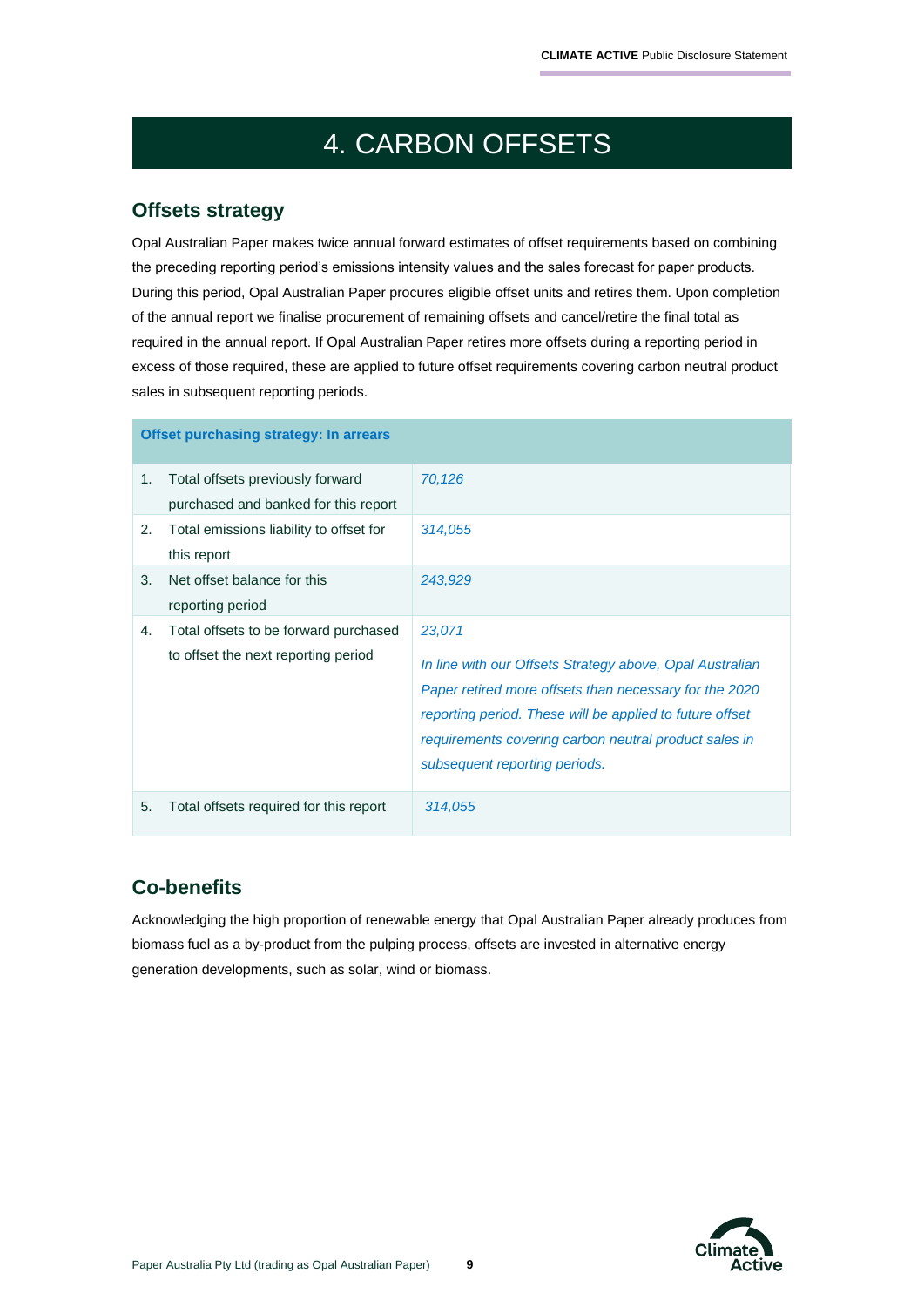$\overline{\phantom{a}}$ 

## **Offsets summary**

Proof of cancellation of offset units

| <b>Offsets cancelled for Climate Active Carbon Neutral Certification</b>        |                                          |                         |                        |                                                                                    |                |                                                  |                                                                 |                                                          |                                                              |                            |
|---------------------------------------------------------------------------------|------------------------------------------|-------------------------|------------------------|------------------------------------------------------------------------------------|----------------|--------------------------------------------------|-----------------------------------------------------------------|----------------------------------------------------------|--------------------------------------------------------------|----------------------------|
| Project<br>description                                                          | <b>Type of</b><br><b>offset</b><br>units | <b>Registry</b>         | <b>Date</b><br>retired | <b>Serial number</b><br>(and hyperlink to<br>registry<br>transaction<br>record)    | <b>Vintage</b> | <b>Eligible</b><br><b>Quantity</b><br>$(TCO2-e)$ | <b>Quantity</b><br>used for<br>previous<br>reporting<br>periods | Quantity<br>banked for<br>future<br>reporting<br>periods | Quantity<br>used for<br>this<br>reporting<br>period<br>claim | Percentage<br>of total (%) |
| <b>Bundled clean</b><br>energy project in<br>Gujarat, India                     | <b>VCU</b>                               | <b>APX</b>              | $07$ -May-<br>20       | 7708-422860173-<br>422890254-VCU-<br>034-APX-IN-1-<br>1441-01012015-<br>31122015-0 | 2015-2017      | 30,082                                           | 9,634                                                           | $\overline{0}$                                           | 20,448                                                       | 6%                         |
| <b>Bundled clean</b><br>energy project in<br>Gujarat, India                     | <b>VCU</b>                               | <b>APX</b>              | 07-May-<br>20          | 7707-422833828-<br>422860172-VCU-<br>034-APX-IN-1-<br>1441-01012017-<br>31122017-0 | 2015-2017      | 26,345                                           | $\Omega$                                                        | $\mathbf 0$                                              | 26,345                                                       | 8%                         |
| <b>Bundled clean</b><br>energy project in<br>Gujarat, India                     | <b>VCU</b>                               | <b>APX</b>              | $07$ -May-<br>20       | 7709-422890255-<br>422913587-VCU-<br>034-APX-IN-1-<br>1441-01012016-<br>31122016-0 | 2015-2017      | 23,333                                           | $\mathbf{0}$                                                    | $\mathbf 0$                                              | 23,333                                                       | 7%                         |
| <b>Sah Wind Power</b><br><b>Plant by Galata</b><br>Wind Enerji A.S.,<br>Turkey. | <b>VER</b>                               | Gold<br><b>Standard</b> | $19-May-$<br>21        | <b>GS1-1-TR-</b><br>GS905-12-2015-<br>6850-65897-<br>95896                         | 2015           | 30,000                                           | $\mathbf{0}$                                                    | 0                                                        | 30,000                                                       | 10%                        |

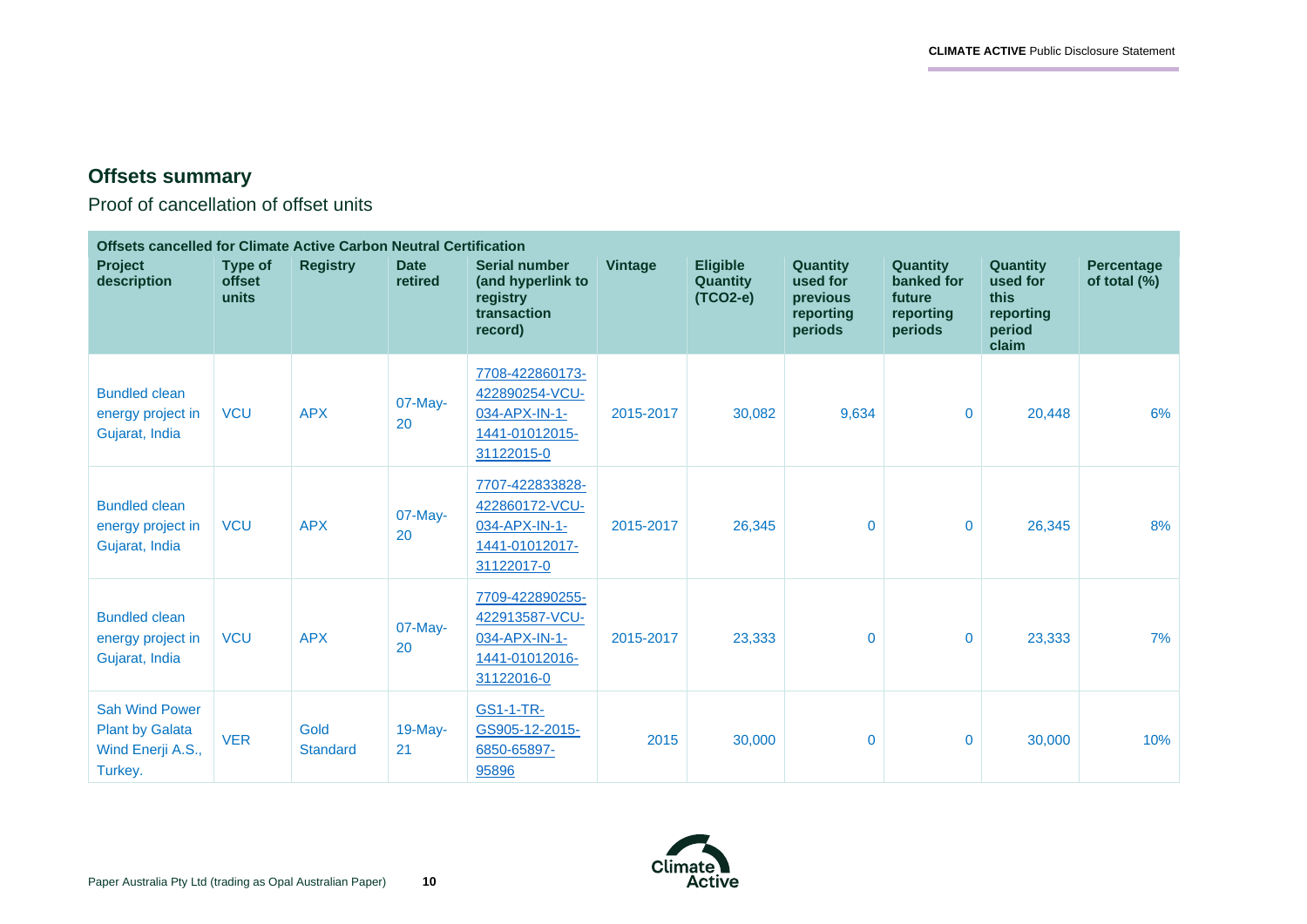÷

| <b>Offsets cancelled for Climate Active Carbon Neutral Certification</b><br><b>Project</b><br>description | Type of<br><b>offset</b><br>units | <b>Registry</b> | <b>Date</b><br>retired | Serial number<br>(and hyperlink to<br>registry<br>transaction<br>record) | <b>Vintage</b> | <b>Eligible</b><br><b>Quantity</b><br>$(TCO2-e)$ | <b>Quantity</b><br>used for<br>previous<br>reporting<br>periods | <b>Quantity</b><br>banked for<br>future<br>reporting<br>periods | <b>Quantity</b><br>used for<br>this<br>reporting<br>period<br>claim | <b>Percentage</b><br>of total $(\%)$ |
|-----------------------------------------------------------------------------------------------------------|-----------------------------------|-----------------|------------------------|--------------------------------------------------------------------------|----------------|--------------------------------------------------|-----------------------------------------------------------------|-----------------------------------------------------------------|---------------------------------------------------------------------|--------------------------------------|
| Cerro De Hula<br>Wind Project,<br><b>Honduras</b>                                                         | $CDM -$<br><b>CER</b>             | <b>ANREU</b>    | $27$ -May-<br>21       | <b>Serial Range:</b><br>2,456,185-<br>2,583,526                          | $2013+$        | 127,342                                          | $\Omega$                                                        | $\bf{0}$                                                        | 127,342                                                             | 41%                                  |
| Cerro De Hula<br><b>Wind Project,</b><br><b>Honduras</b>                                                  | $CDM -$<br><b>CER</b>             | <b>ANREU</b>    | $27$ -May-<br>21       | <b>Serial Range:</b><br>1,688,471-<br>1,798,128                          | $2013+$        | 109,658                                          | $\mathbf{0}$                                                    | 23,071                                                          | 86,587                                                              | 28%                                  |
|                                                                                                           |                                   |                 |                        |                                                                          |                |                                                  | Total offsets retired this report and used in this report       |                                                                 | 314,055                                                             |                                      |
|                                                                                                           |                                   |                 |                        | Total offsets retired this report and banked for future reports          |                |                                                  |                                                                 | 23,071                                                          |                                                                     |                                      |

| Type of offset units                         | Quantity (used for this reporting period claim) | <b>Percentage of Total</b> |
|----------------------------------------------|-------------------------------------------------|----------------------------|
| Verified Carbon Units (VCUs)                 | 70,126                                          | 22%                        |
| Verified Emissions Reductions (VERs)         | 30,000                                          | 10%                        |
| <b>Certified Emissions Reductions (CERs)</b> | 213,929                                         | 68%                        |

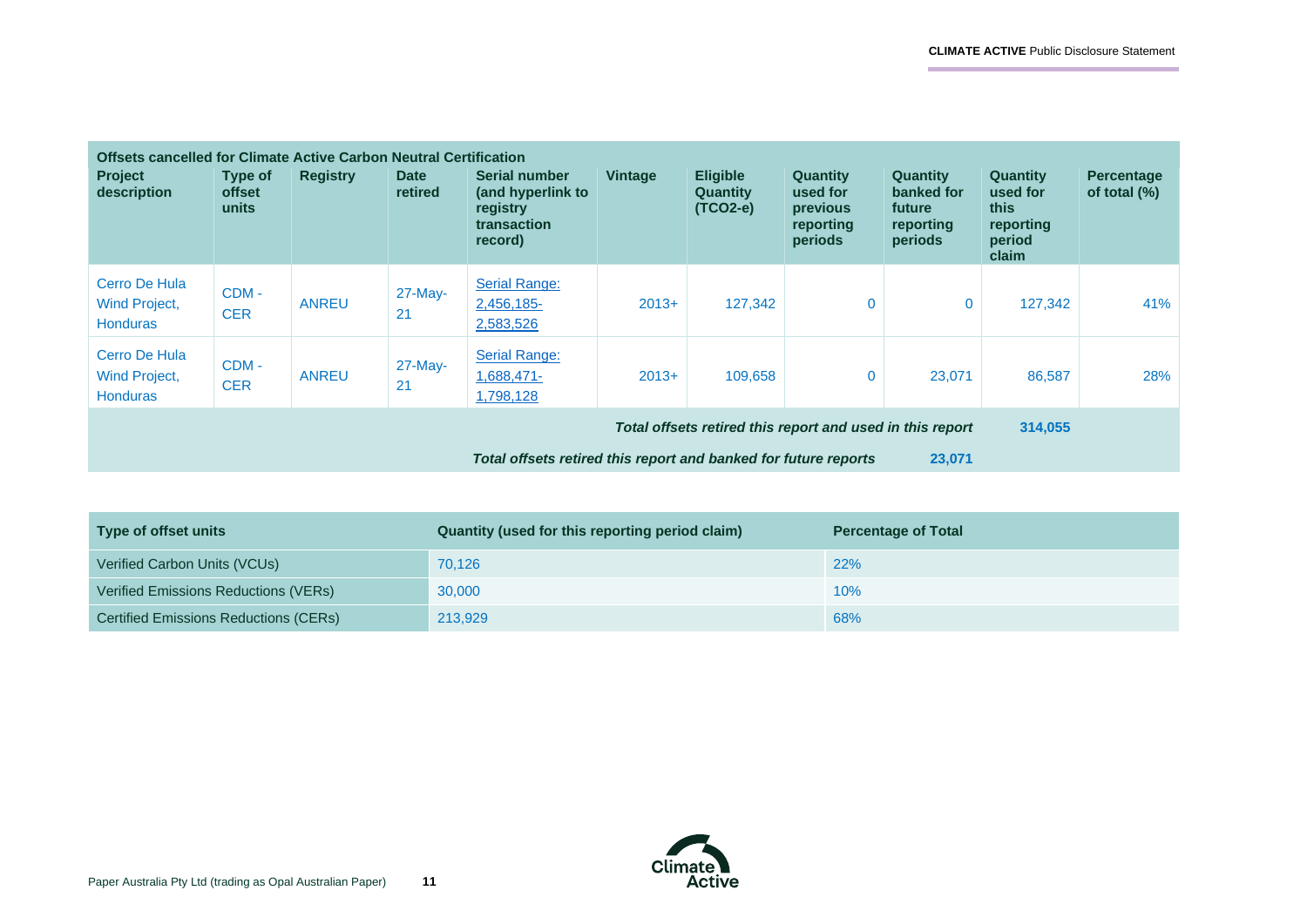# 5. USE OF TRADEMARK

#### **Table 7**

| <b>Description where trademark used</b>                                   | Logo type                     |
|---------------------------------------------------------------------------|-------------------------------|
| Product specific sheets                                                   | <b>Climate Active Network</b> |
|                                                                           | Member Logo                   |
| <b>Fact sheets</b>                                                        | Climate Active Network        |
|                                                                           | Member Logo                   |
| Banners                                                                   | <b>Climate Active Network</b> |
|                                                                           | Member Logo                   |
| Opal website                                                              | <b>Climate Active Network</b> |
|                                                                           | Member Logo                   |
| Reflex website                                                            | <b>Climate Active Network</b> |
|                                                                           | Member Logo                   |
| Promotion and product flyers                                              | <b>Climate Active Network</b> |
|                                                                           | Member Logo                   |
| Presentation                                                              | <b>Climate Active Network</b> |
|                                                                           | Member Logo                   |
| Customer price list                                                       | <b>Climate Active Network</b> |
|                                                                           | Member Logo                   |
| Opal branded copy paper includes:                                         | Climate Active Carbon         |
| Australian, Australian 100% recycled, Brilliant, Reflex 100% Recycled,    | Neutral Product Logo          |
| Reflex 50% Recycled, Reflex Blue, Reflex Gold, Reflex Green, Reflex       |                               |
| Pink, Reflex Sand, Reflex Yellow, Reflex Laser White, Reflex Ultra White  |                               |
| Opal printing papers includes:                                            | Climate Active Carbon         |
| New Grange Laser, Revive Laser, Data Right Plus                           | Neutral Product Logo          |
| Customer branded papers and copy papers includes:                         | Climate Active Carbon         |
| Aspire, Bibbulmun, Office Choice, Office National, OPD, Planet Ark Paper, | Neutral Product Logo          |
| Staples, Xerox Green Wrap 100% recycled                                   |                               |
| *The above brands are manufactured by Opal but are not owned by Opal*     |                               |